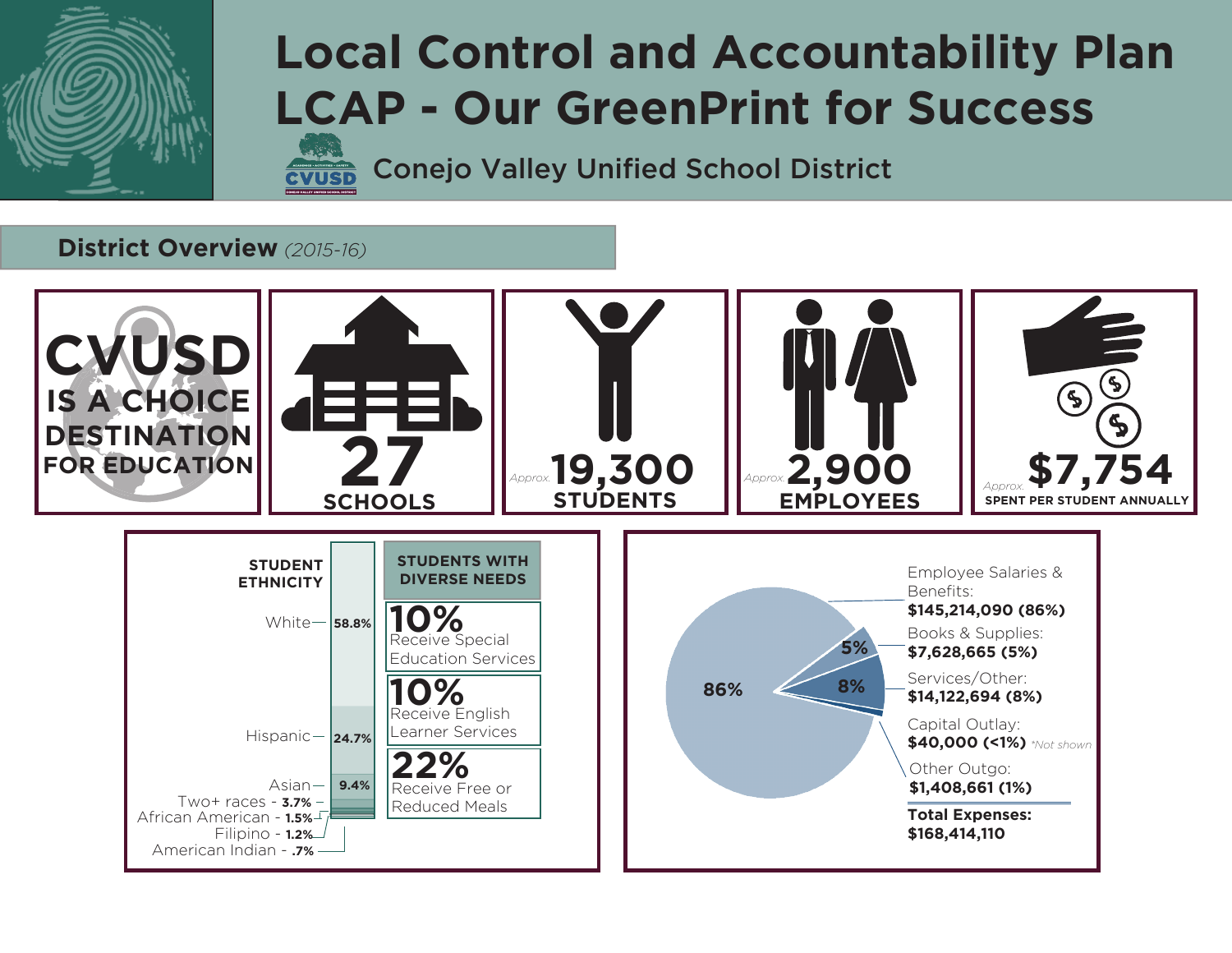

# **Local Control and Accountability Plan LCAP - Our GreenPrint for Success**

Conejo Valley Unified School District

### **Stakeholder Engagement**



CVUSD has informed, consulted and involved school stakeholders (parents, teachers, students, community members, etc.) in the process of creating the LCAP - Greenprint for Success as summarized above.

### **State Education Priorities**

### **The 8 State Education Priorities**

- 1. Basic Services  $\cancel{\mathscr{E}}$
- 2. Academic Standards **围**
- 3. Parent Involvement
- 4. Student Achievement
- 5. Student Engagement
- 6. School Climate
- 7. Course Access
- 8. Other Outcomes



#### *Each State Priority must be addressed, and is grouped as:*

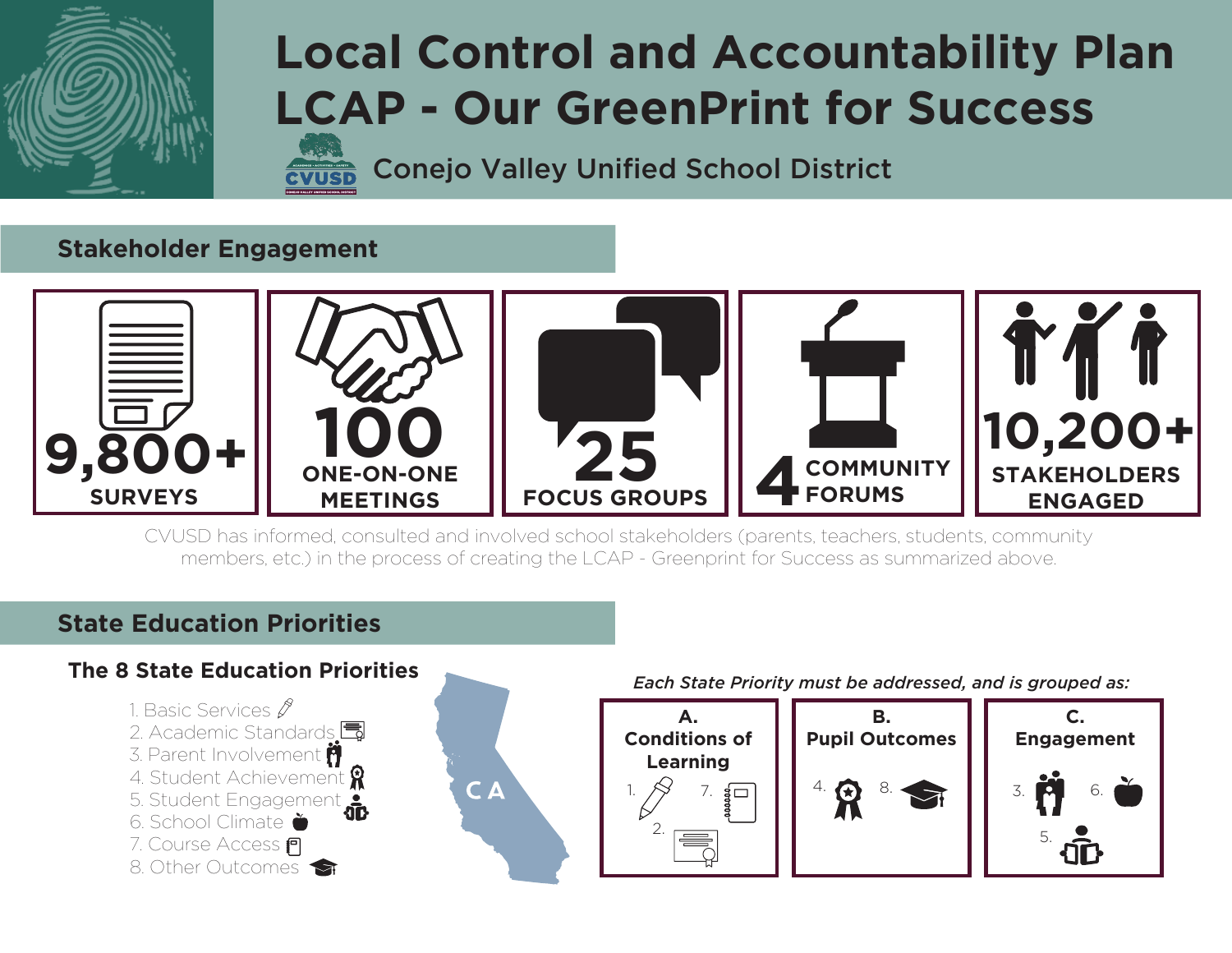

# Enhance the culture and conditions that optimize learning for all students

### Expected 2016-17 Actions & Expenditures

| <b>1.A</b> - Continue to provide effective, properly assigned teachers in all classrooms via the purchase of TalentEd/EdJoin (web based<br>hiring and interview tools) & the hiring of a .40 Full-time Equivalent (FTE) Nurse                                                                                        | \$96,434,120 |
|----------------------------------------------------------------------------------------------------------------------------------------------------------------------------------------------------------------------------------------------------------------------------------------------------------------------|--------------|
| <b>1.B</b> - Continue to maintain low student/teacher ratios in all schools and classrooms (21.5:1 Grades K-3 & 30:1 Grades 4-12)                                                                                                                                                                                    | \$83,124,307 |
| 1.C - Continue to provide professional development on state standards, technology and instructional best practices via the<br>providing of all teachers with three days of professional development and the implementation of a site-based professional<br>development model using school site instructional coaches | \$2,852,228  |
| 1.D - Continue to provide student and staff with appropriate texts and instructional materials and human resource support via<br>textbooks and supplementary materials distribution including digital resources and hardware                                                                                         | \$3,278,821  |
| <b>1.E</b> - Continue to integrate technology into classroom instruction to improve learning via technology purchases with Measure I<br>Technology Endowment Funds and complete high-speed wireless network installation and upgrades in all schools                                                                 | \$8,961,940  |
| <b>1.F</b> - Support teacher collaboration around student data via all sites providing teachers with blocks of time for collaboration to<br>develop research-based best practices                                                                                                                                    | \$292,020    |
| 1.G - Continue to provide properly maintained, clean and safe school facilities via complete annual school site inspection process<br>and Measure I facility projects                                                                                                                                                | \$21.811.813 |
| <b>1.H</b> - Create an Independent Home Study Program (IHS) for grades TK-6 via the providing of flexible and personalized learning<br>opportunities*                                                                                                                                                                | \$134,608    |
| 1.I - Create an 8th Grade program at Century Academy via the expansion of Century Academy to provide choice and personalized<br>learning opportunities.*                                                                                                                                                             | \$44,500     |
| 1.J - Explore innovative program options such as a Dual Language Immersion Program*                                                                                                                                                                                                                                  | \$27,500     |
| 1.K - Provide high quality Career Technical Education (CTE) opportunities via the establishment of "school to career" coordinators<br>at each comprehensive high school and new access to CTE programs for middle school students*                                                                                   | \$684,362    |

*\*Denotes new goal*

 $\blacktriangleright$ 

### State Education Priorities Addressed

 $1. \frac{1}{2}$   $2. \frac{1}{2}$   $4. \frac{1}{2}$  6.

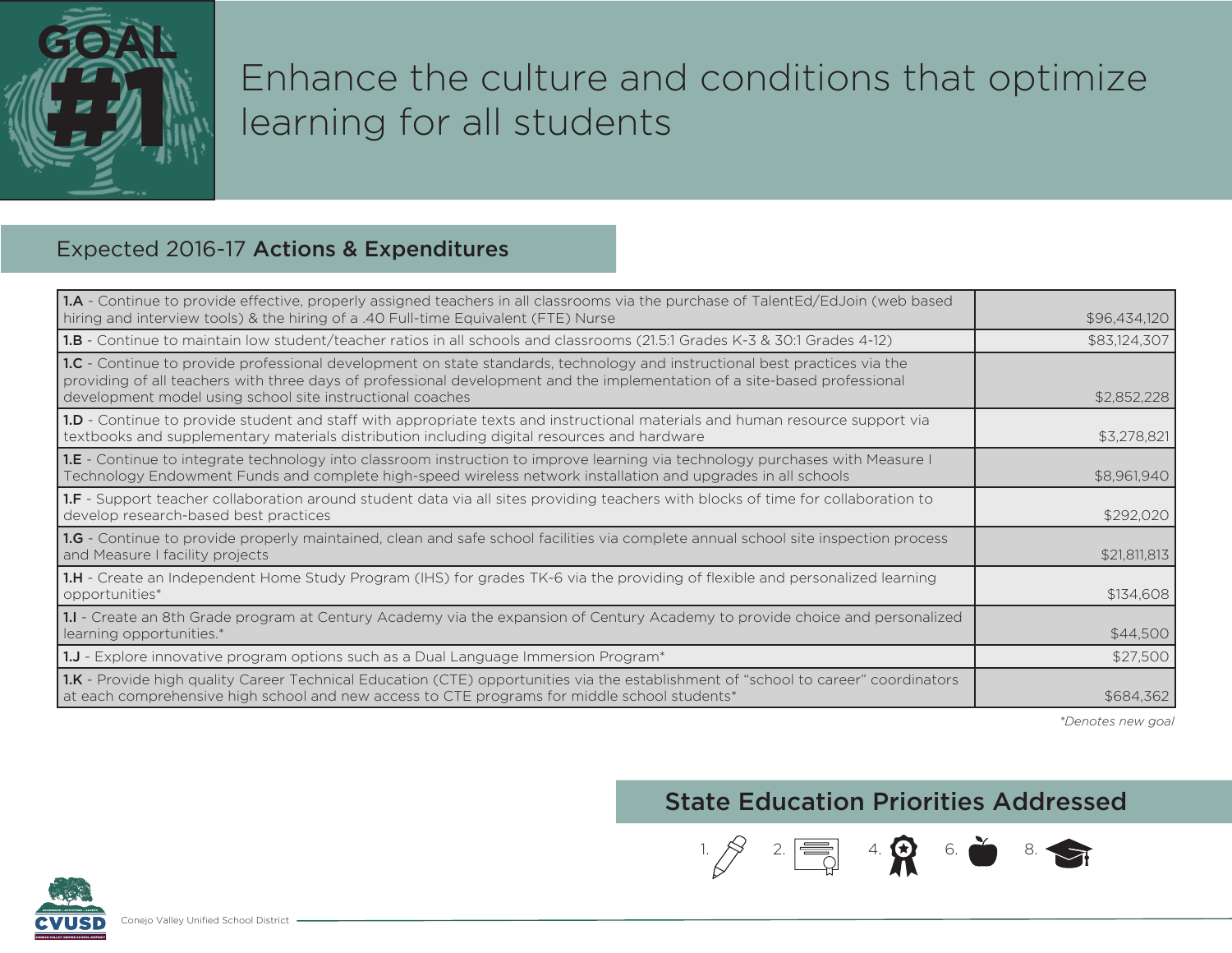

# Enhance the culture and conditions that optimize learning for all students

#### Expected 2016-17 Measurable Outcomes





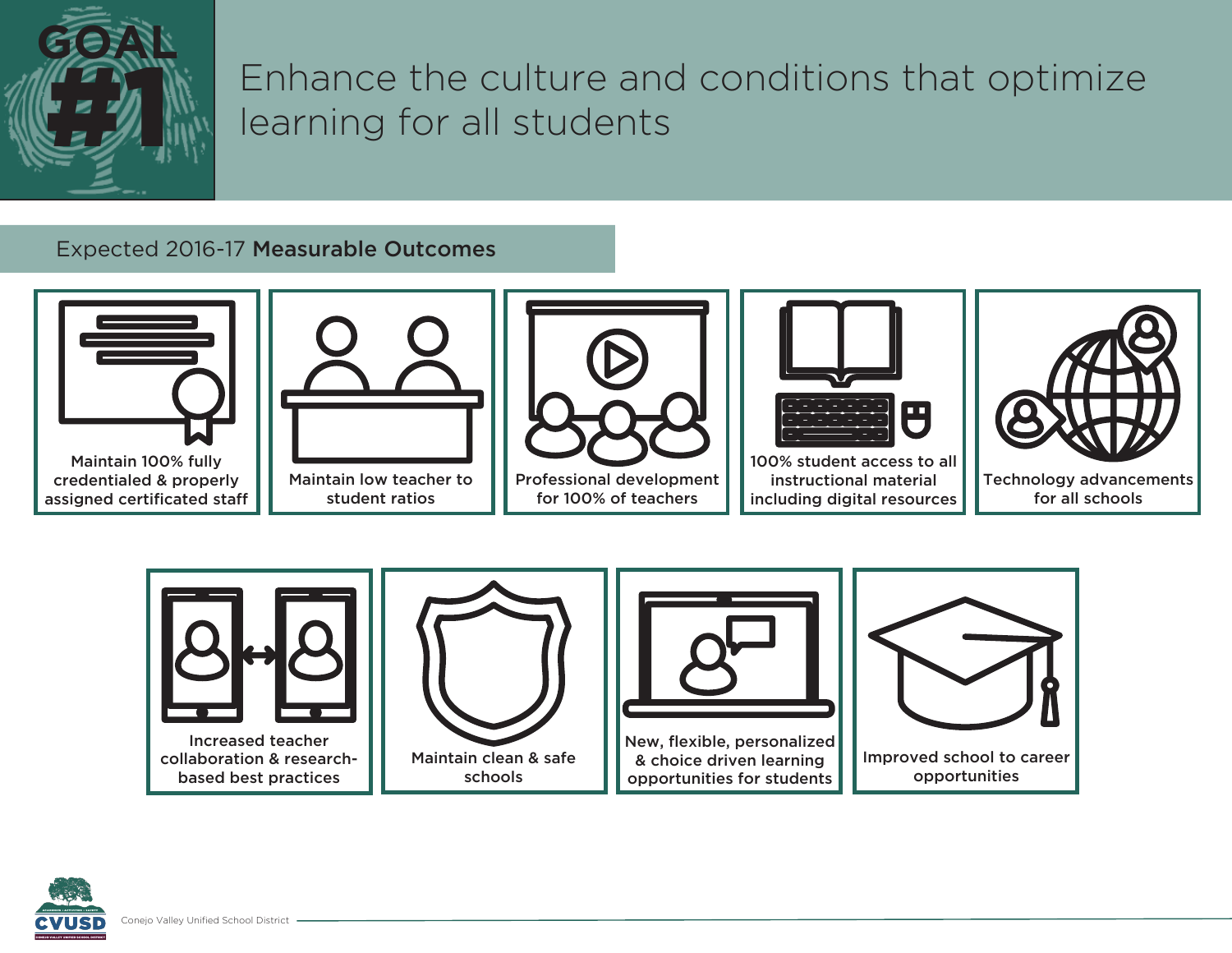

Maximize all students' achievement through highly effective instruction that includes opportunities for academic acceleration and intervention

### Expected 2016-17 Actions & Expenditures

| <b>2.A</b> - Provide focused academic intervention for any student below grade level standards in English Language Art (ELA) and<br>Mathematics via increased academic interventions and the implementation of summer school programs with 2017 target launch                                                                                                | \$5,542,894                    |
|--------------------------------------------------------------------------------------------------------------------------------------------------------------------------------------------------------------------------------------------------------------------------------------------------------------------------------------------------------------|--------------------------------|
| 2.B - Implement consistent academic interventions across schools using a District framework via school sites implementation of<br>revised academic intervention programs based upon the planning decisions made in 2015-16                                                                                                                                   | \$7,784                        |
| 2.C - Provide opportunities for academic enrichment and acceleration in intervention programs via school sites' implementation of<br>programs developed in 2015-16 including GATE professional development and Boost Camp mathematics program                                                                                                                | \$78,033                       |
| 2.D - Develop and implement social and emotional intervention programs at all schools via the deployment of a social-emotional<br>crisis intervention team to assist school sites, CHAMPS training, more counselors and psychologists paired with an increase in<br>hours for existing specialists to support the social and emotional needs of all students | \$629.507                      |
| 2.E - Provide systems of support for english learners, special education, foster, homeless and social-economically disadvantaged<br>students to intervene and support their academic success via additional staff and the utilization of Elevation Software, Rosetta<br>Stone and Newcomers Technology                                                       | \$3,493,962                    |
| 2.F - Middle and high school students earning below a 2.5 GPA will be offered additional academic support and targeted<br>intervention via early identification, academic interventions, study skills and summer school programs                                                                                                                             | \$554,289                      |
| 2.G - Students will be identified and encouraged to enroll in Advanced Placement, Honors and International Baccalaureate classes.<br>Once enrolled students will be monitored, offered academic support                                                                                                                                                      | \$110,858                      |
| 2.H - Students in middle schools will be identified and encouraged to enroll in Honors classes. Once enrolled, they will be<br>monitored and offered academic support.                                                                                                                                                                                       | \$110,858                      |
| 2.I - Students with English Learner services will be provided with a minimum of 120 minutes of targeted instruction per week using<br>approved materials                                                                                                                                                                                                     | \$705,894                      |
| 2.J - Students with English Learner services scoring level 4 or 5 on the CELDT will be provided with academic support to improve<br>their eligibility for redesignation                                                                                                                                                                                      | \$311,691                      |
| 2.K - Parents of targeted students will be provided with information on academic and social/emotional intervention programs<br>provided at the school site                                                                                                                                                                                                   | SO<br>*No New Funding Required |

## State Education Priorities Addressed

 $3.11$   $4.0$   $5.01$   $6.0$   $7.8$ 

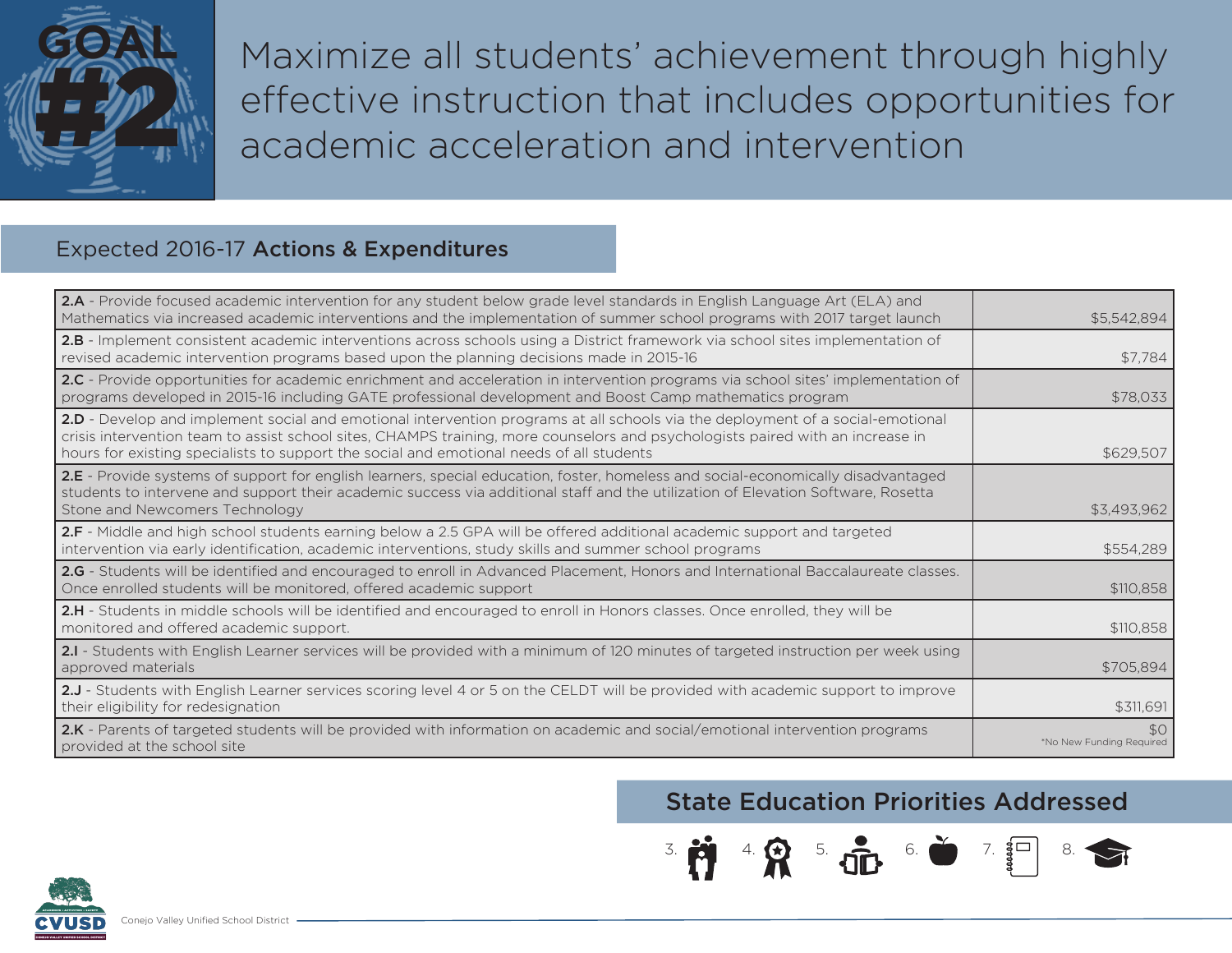

Maximize all students' achievement through highly effective instruction that includes opportunities for academic acceleration and intervention

#### Expected 2016-17 Measurable Outcomes





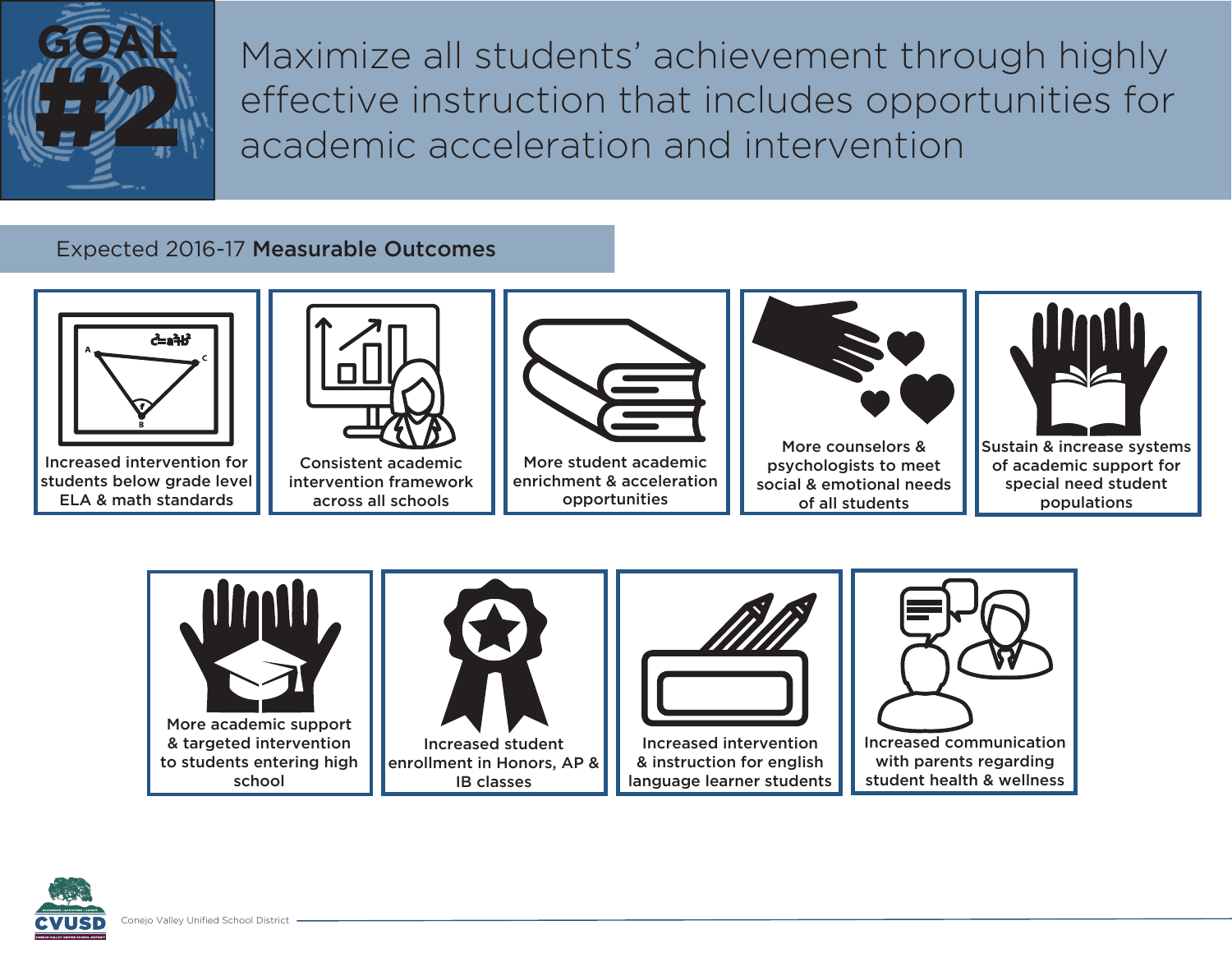

# Develop high quality activities that engage students with their schools

### Expected 2016-17 Actions & Expenditures

| 3.A - Recruit and retain high quality, effective activities staff                                                                                                                                                                                                                                                                                                                      | \$3.226.154                                    |
|----------------------------------------------------------------------------------------------------------------------------------------------------------------------------------------------------------------------------------------------------------------------------------------------------------------------------------------------------------------------------------------|------------------------------------------------|
| 3.B - Consider using general funds to provide sites with additional funding to support student activities program costs and Title IX<br>including new sports start-up and coach stipends, activities support and to offset increased transportation expenses                                                                                                                           | \$425.516                                      |
| 3.C - District and school site staff will work with activities program directors and booster club officers to research options to lower<br>program costs and reduce fundraising demands without significantly lowering activities' program quality                                                                                                                                     | SO <sub>1</sub><br>*In progress                |
| 3.D - Increase school engagement and activities participation for targeted students. Targeted students who are not participating in<br>at least one activities program will be identified, counseled and assisted in joining and participating in activities programs                                                                                                                  | SO <sub>1</sub><br><i>*No additional costs</i> |
| 3.E - Increase parent engagement of targeted students via research, development, outreach and the expansion of parent outreach<br>program to Newbury Park. Parents of targeted students will be provided with information on the various school activities<br>programs offered, assisted in getting their children enrolled and provided with information on how they can get involved | \$165,000                                      |

## State Education Priorities Addressed

 $1.83.11$   $4.83.5.11$   $6.0$